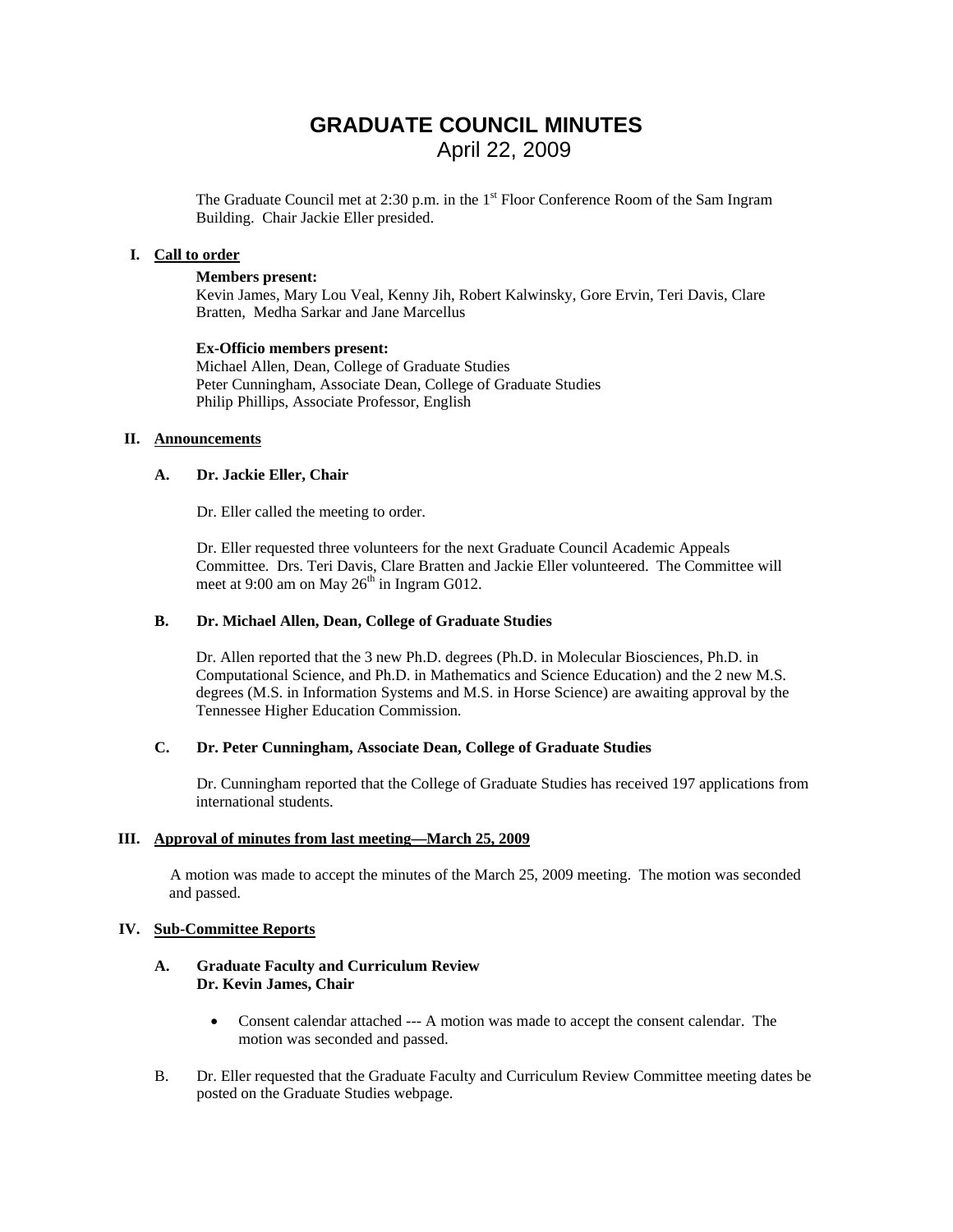### **C. Student Affairs and Travel Dr. Bren Martin, Chair**

• Dr. Eller reported the Graduate Program Enhancement Travel Budget has an available balance (with encumbrances) of \$2,540.62.

### **D. Policies and Procedures Dr. Teri Davis, Chair**

- Dr. Davis distributed handouts detailing three options for thesis/dissertation compensation. The options were:
	- 1) Amend the summer guidelines to include thesis/dissertation supervision to the list of courses credited and paid to the faculty member at the rate of 0.1 credit of each SCH.
	- 2) Course reassignment upon completion of a certain number of theses and/or dissertations (i.e., supervision of 6 theses or 3 dissertations = 1 three credit course release)
	- 3) Combine the summer pay and banking proposals
- Dr. Davis noted that the Policies and Procedures Committee recommends option #3.
- After some discussion, the Council decided to make a motion to present option #3 as two proposals (summer pay and academic year banking) to the Provost. The motion was seconded and passed.

### **E. Graduate Program Review Dr. Jane Marcellus, Chair**

• Dr. Marcellus reported that the graduate program reviews for Aviation Administration, Computer Science, and Mathematics have been completed. Common themes from the reviews were concerns for lack of compensation for thesis work in the summer, graduate assistantship funding, and faculty workload.

### **F. Catalog Committee Ad Hoc Only**

### **V. Old Business**

### **VI. New Business**

 Dr. Clare Bratten inquired as to whether there was any notation on the Graduate Studies webpage to inform students that the application deadline to a particular program may vary from the application deadline for the Graduate Studies office. Dr. Cunningham noted that the Graduate Studies webpage does include such notation.

There being no further business the meeting was adjourned.

Minutes submitted by: Melissa Hawkins, Recording Secretary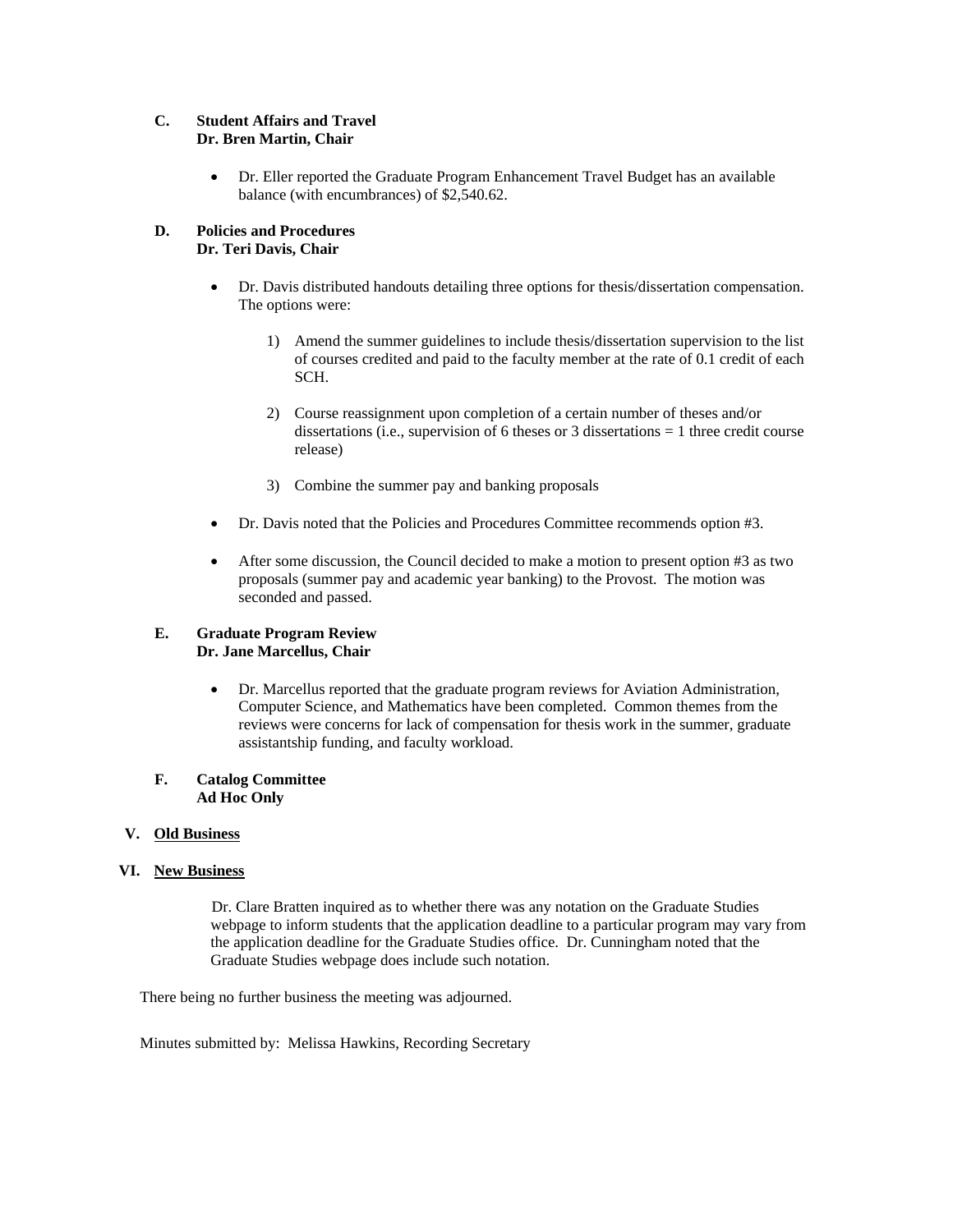# **Graduate Council – Consent Calendar April 22, 2009**

# **Graduate Faculty Membership**

## **Adjunct**

Colette Taylor / Management and Marketing Richard Tewksbury / Sociology and Anthropology

## **Associate**

Kenneth R. Blake / Journalism Virginia Donnell / Speech and Theatre Leopoldo P. Erice / Music Sean E. Foley / History John C. Haffner / Agribusiness and Agriscience Christopher R. Herlihy / Biology J. Patrick Kayser / Agribusiness and Agriscience Janet K. McCormick / Speech and Theatre Deana M. Raffo / Speech and Theatre Jeremy M. Rich / History

## **Full – Initial Appointment**

Judith Rusciolelli / Foreign Languages and Literature

## **Full – Reappointment**

Foster K. Amey / Sociology and Anthropology William L. Canak / Sociology and Anthropology William C. Compton / Psychology Rebecca L. Seipelt / Biology J. Brandon Wallace / Sociology and Anthropology James H. Williams / History

### **Doctoral – Initial**

H. Joey Gray / Health and Human Performance

### **Doctoral – Reappointment**

Carl M. Ostrowski / English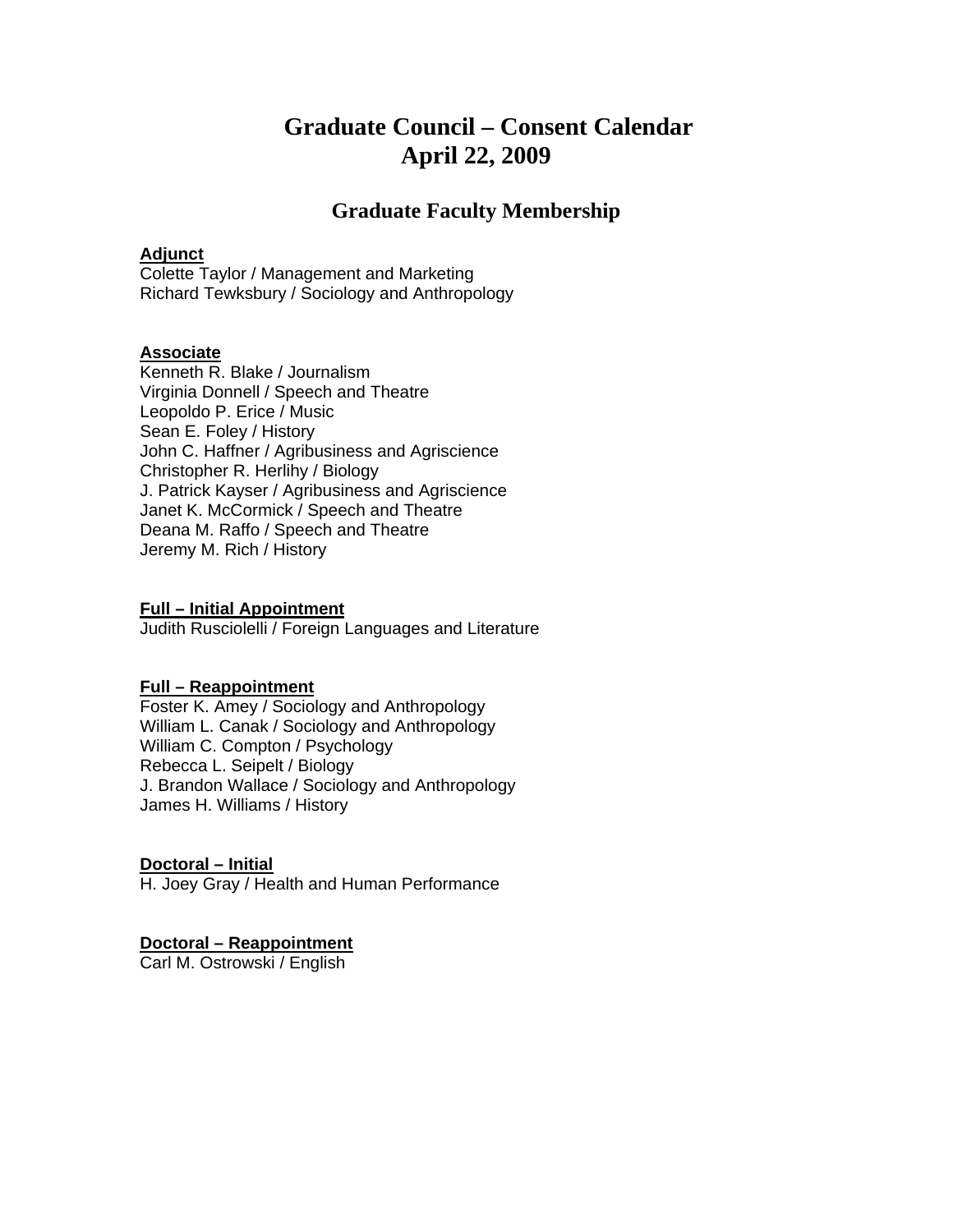# **Curriculum Changes**

# *Business Communication and Entrepreneurship*

## **Course Title Change**

**BCEN 5680 Diversity in the Workplace**  Change title to **Issues and Trends in Workplace Diversity**, 3 credit hours, effective Spring 2010

## *Economics and Finance*

## **Course Number/Title Change/Dual Listed Courses**

**ECON7710/FIN 7710 Advanced Financial Economics I**  Change title to **ECON 7710 Advanced Monetary Economics I,** 3 credit hours, effective Fall 2009

## **Inactivation of Course**

**FIN 7710 Advanced Financial Economics I,** effective Fall 2009

## **Course Number/Title Change/Dual Listed Courses**

**ECON7720/FIN 7720 Advanced Financial Economics II**  Change title to **ECON 7720 Advanced Monetary Economics II,**  3 credit hours, effective Fall 2009

### **Inactivation of Course**

**FIN 7720 Advanced Financial Economics II,** effective Fall 2009

### **Course Title Change**

- **FIN 5590 Problems in Real Estate**  Change title to **Independent Study in Real Estate,** 3 credit hours, effective Fall 2009
- **FIN 5790 Problems in Insurance**  Change title to **Independent Study in Insurance,** 3 credit hours, effective Fall 2009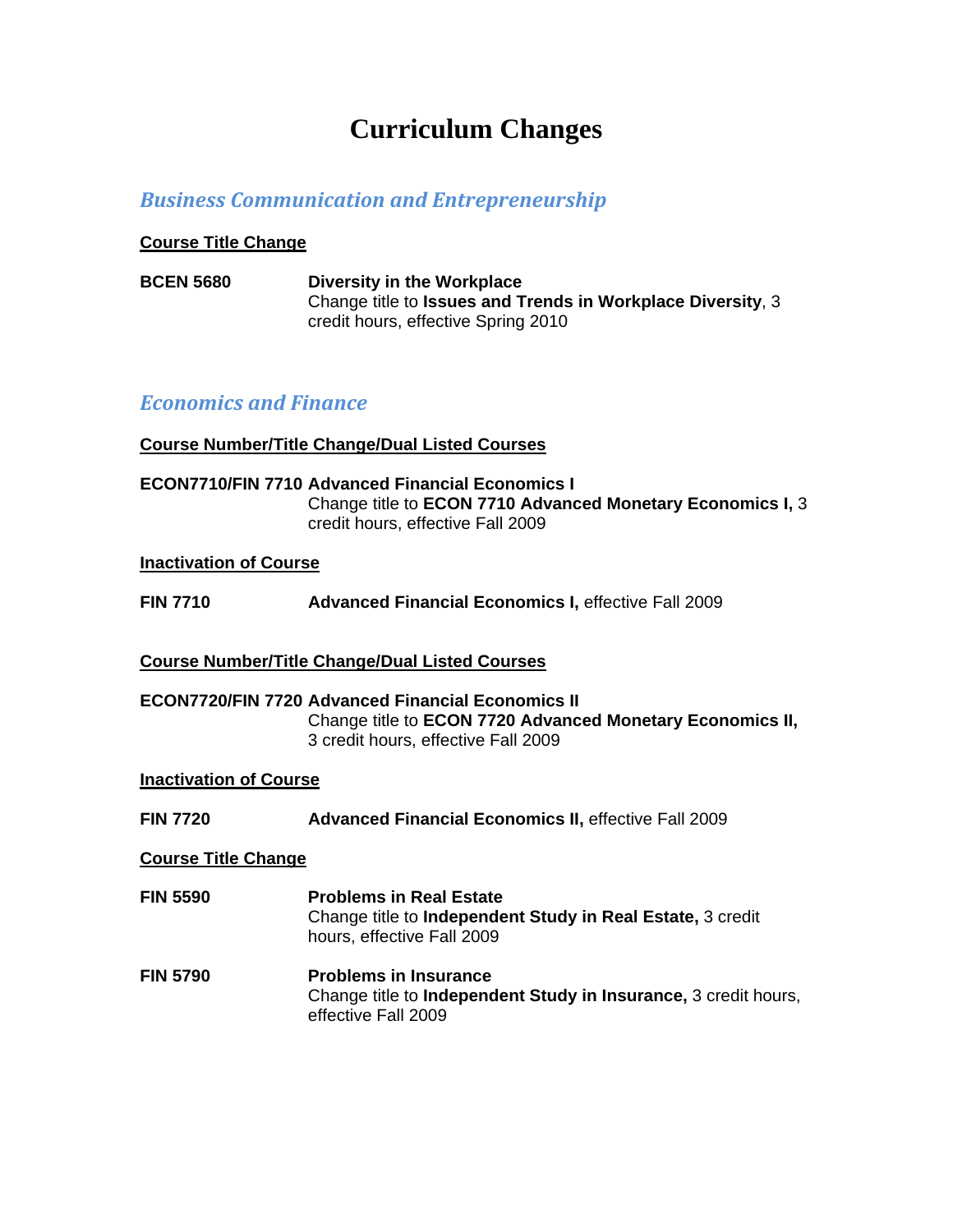## **Other**

**On page 89 of the 2008-2010 Graduate Catalog, replace the field name 'Financial Economics' with 'Monetary Economics' under Fields of Study. Also, corresponding field courses (under Fields of Study) should have ECON not FIN prefixes.** 

## *Aerospace*

## **Proposed New Course**

**AERO 6611 Aerospace Research,** 3 credit hours, effective Fall 2009

# *Educational Leadership*

## **Non-Substantive Revisions in Curriculum of Existing Major, Minor, Emphasis**

# **Program revisions to reflect new courses**

**Ed. S. in Curriculum and Instruction/Specialization in Technology and Design** 

## **Required Core Courses / 15 credit hours**

SPSE 6140 Teacher Leadership for School Improvement 0R FOED 6620 Action Research in Practitioner-Based Environments Note: Students must take either SPSE 6140 or FOED 6620 as a prerequisite for SPSE 7010. SPSE 7130 The Curriculum: Structures and Functions SPSE 7170 Learning Theories and the Educational Process SPSE 7010 Educational Research Methodology FOED 7640 Thesis Research

### **Specialized Core Courses / 12 credit hours**

SPSE 6900 Online Learning and Instructional Design SPSE 6960 Integration of Learning Theory, Curriculum, and Technology SPSE 7500 Studies in Education: Hypermedia and Multimedia SPSE 7710 History and Social Contexts of Multicultural Education

Electives / 3 credit hours (select one from the following): FOED 6620 Action Research in Practitioner-Based Environments \*May be taken as an elective if not completed to meet a prerequisite. SPSE 7730 Human Diversity in a Variety of Learning Environments SPSE 7720 Brain-Based Teaching and Learning in the Classroom YOED 6680 Issues and Trends in Teaching and Learning